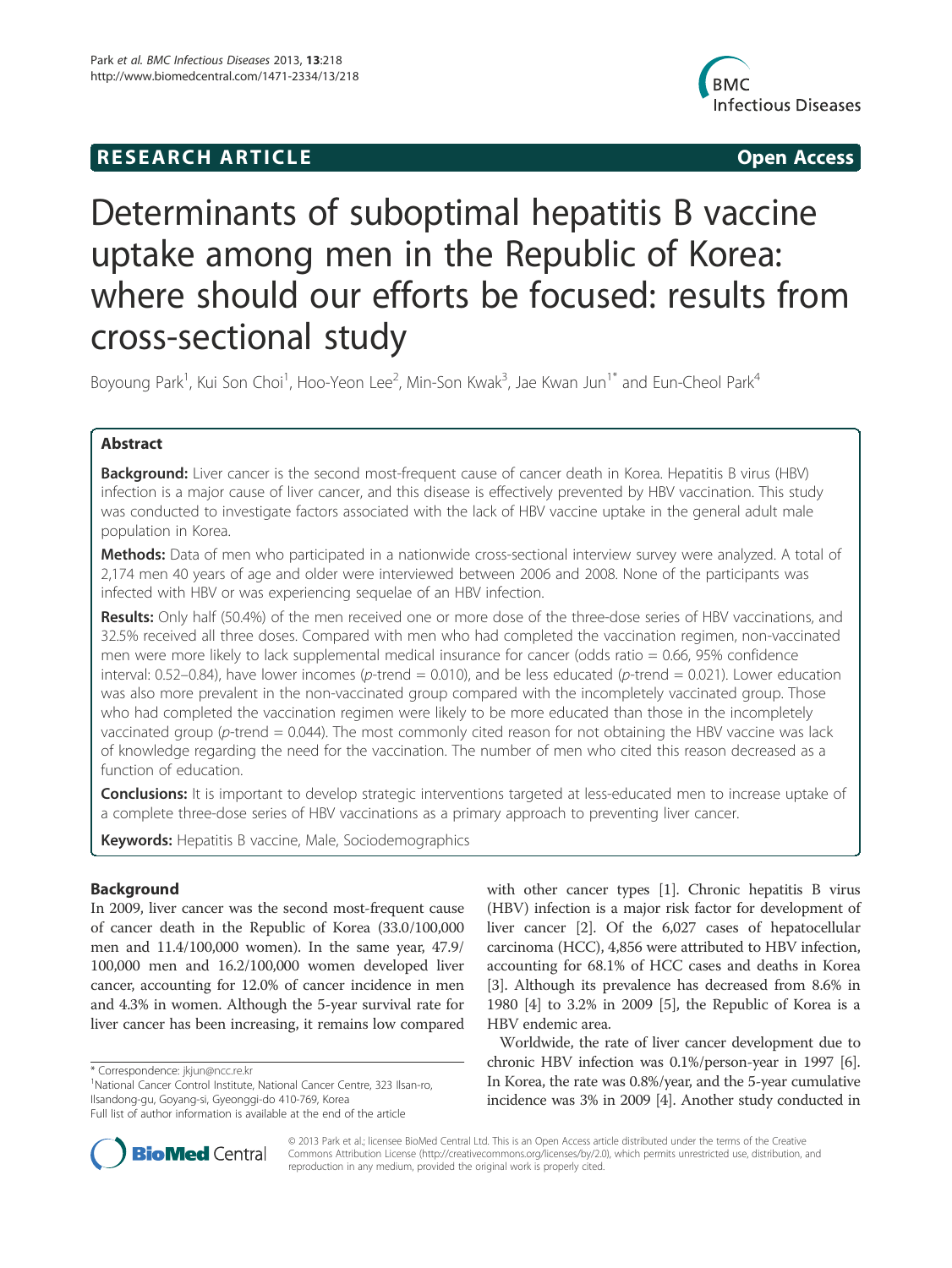Korea reported that during the 20-year period from 1972 to 1992, 26% of HBV-infected individuals developed primary liver cancer [7].

The HBV vaccine was the first cancer-preventive vaccine, which prevented liver cancer [2]. To reduce the disease burden of HBV infection, a catch-up vaccination program for adults was conducted in Korea. The first catch-up program, implemented in 1985, targeted government employees, teachers, and their dependents. It was followed by the mass HBV vaccination campaign, conducted by the Korean government in 1988, targeting school-aged children and adolescents. In 1995, the nationwide HBV vaccination program for infants, using a 0, 1, and 6 month vaccine schedule, was implemented by the National Immunization Program as part of the Communicable Diseases Prevention Act. However, a catch-up vaccination program for adults has not been conducted since the first in 1985. Although vertical transmission of HBV is the main source of infection [8], horizontal transmission is also important in HBV-endemic areas [9]. In Korea, HBV transmission occurs commonly in adulthood, which could be prevented by HBV vaccination. This includes the spread of infection through sexual contact, non-sexual transmission among family members in the same household, direct contact during adulthood, and occupational/health-care related sources [8,10,11]. Therefore, catch-up vaccination of adults is critical for the control of HBV infection and subsequent liver cancer [8,10].

In 2009, in Korea, the prevalence of hepatitis B surface antigen (HBsAg) and its sequelae was much higher among adult male compared with adult women or teenagers [4], who had been chosen as the target group in the nationwide HBV vaccination program [12]. This suggests that the adult male population in Korea is at high risk for HBV infection and subsequent sequelae. Studies of the determinants of HBV vaccination in the general adult population are rare and focus on high-risk groups [13,14]. Therefore, this study was conducted to investigate factors associated with HBV vaccine uptake in the general adult male population in Korea.

## Methods

## Study population and data

The Korean National Cancer Screening Survey (KNCSS) is an annual nationwide population-based cross-sectional interview survey using multi-stage random sampling to investigate participation rates in screening for gastric, liver, colorectal, breast, and cervical cancers in representative samples. Based on target populations identified in an organized cancer screening program conducted by the Republic of Korea, cancer-free men 40 years and older and cancer-free women 30 years and older comprise the KNCSS-eligible population. Data on total number of

participants, response rate, and general characteristics of the participants were discussed by Lee, et al. [10]. Informed consent was obtained from all participants. The present study analyzed the data of men who participated in the KNCSS between 2006 and 2008. Among the 2,441 men included initially, we excluded 152 subjects who, by self-report, had existing health problems related to hepatitis infection, (i.e., liver cirrhosis), were HBsAg-positive, and/or had chronic infection associated with hepatitis C. We further excluded 52 men due to the presence of hepatitis B surface antibodies (anti-HBs) prior to vaccination as well as 63 others due to missing information pertaining to major variables. Data from 2,174 men were used in the final analyses.

Vaccination status was classified into three categories according to self-reported information on the number of doses of HBV vaccine received. Complete vaccination was defined as receiving the three-dose series of HBV vaccines, incomplete vaccination was defined as receiving either one or two doses, and non-vaccinated was defined as having never been vaccinated against HBV. Sociodemographic characteristics, including age, area of residence, supplemental medical insurance for cancer, monthly income, highest level of education, selfreported health status, occupation, and marital status were considered as independent variables. Monthly individual income was classified into four categories: ≤\$999, \$1,000–\$1,999, \$2,000–\$3,499, and ≥\$3,500 (US currency). Non-vaccinated men were asked to choose one of the following reasons for not being vaccinated: "Did not know I need HBV vaccination", "Put it off due to feeling annoyed about it", "Forgot", "Lack of time", "Did not know the severity of the sequelae of HBV infection", and "Other".

#### Statistical analysis

Polychotomous logistic regression was used to identify factors associated with complete and incomplete vaccination [15], and logistic regression was used to identify the factors that differentiated between the complete and the incomplete-vaccination groups. Interaction tests were also conducted by including interaction terms between independent variables. The distribution of the reasons for being non-vaccinated was analyzed as a function of highest level of education achieved. All statistical analyses were performed using the SAS software version 9.1 (SAS Inc., Cary, North Carolina, USA). This study was approved by the Institutional Review Board of the National Cancer Center, Korea.

## Results

A total of 2,174 men aged 40 years and older who participated in the KNCSS between 2006 and 2008 were included in our analysis. Sociodemographic characteristics are shown in Table 1. About 73% were in their 40s and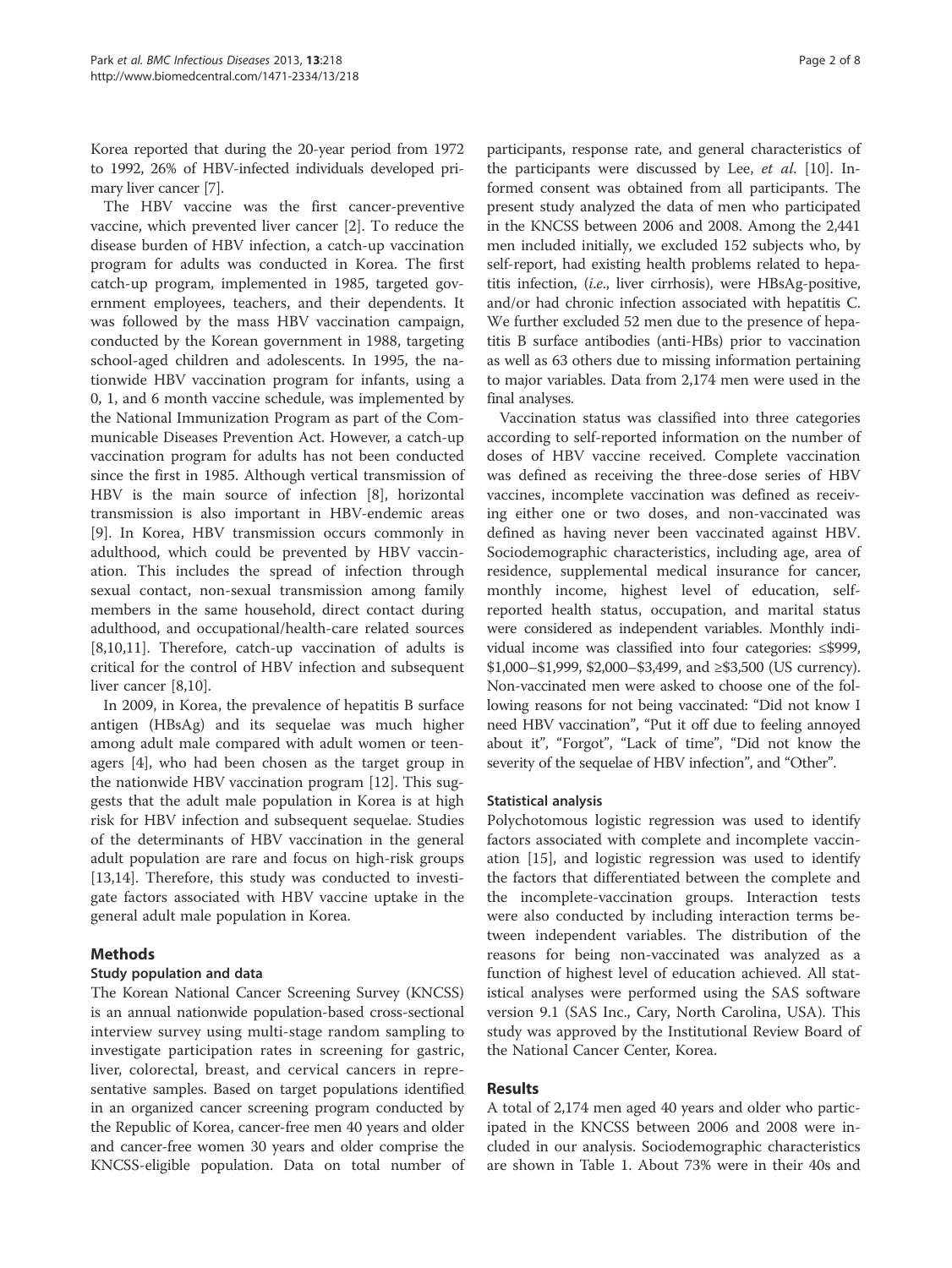Table 1 Baseline sociodemographic characteristics of 2,174 participants, Korean National Cancer Screening Survey, 2006–2008

| <b>Variables</b>                          |       | n (%)  |
|-------------------------------------------|-------|--------|
| Age (years)                               |       |        |
| $40 - 49$                                 | 962   | (44.3) |
| $50 - 59$                                 | 621   | (28.6) |
| $60 - 69$                                 | 467   | (21.5) |
| $70 - 80$                                 | 124   | (5.7)  |
| Area of residence <sup>®</sup>            |       |        |
| Metropolitan                              | 1,025 | (47.2) |
| Urban                                     | 905   | (41.6) |
| Rural                                     | 244   | (11.2) |
| Supplemental medical insurance for cancer |       |        |
| Yes                                       | 1,375 | (63.3) |
| No                                        | 788   | (36.3) |
| Don't know                                | 11    | (0.5)  |
| Monthly individual income (USD)           |       |        |
| $\leq 999$                                | 324   | (14.9) |
| 1,000-1,999                               | 614   | (28.2) |
| 2,000-3,499                               | 899   | (41.4) |
| $\geq 3,500$                              | 337   | (15.5) |
| Level of education (years)                |       |        |
| $\leq$ 11                                 | 660   | (30.4) |
| $12 - 15$                                 | 1,038 | (47.8) |
| $\geq 16$                                 | 476   | (21.9) |
| Self-reported health status               |       |        |
| Good                                      | 1,437 | (66.1) |
| Moderate                                  | 551   | (25.3) |
| Poor                                      | 186   | (8.6)  |
| Occupation                                |       |        |
| Managerial and professional               | 416   | (19.1) |
| Service and sales                         | 830   | (38.2) |
| Routine and manual                        | 656   | (30.2) |
| Long-term unemployed                      | 272   | (12.5) |
| Marital status                            |       |        |
| Married                                   | 2,030 | (93.4) |
| Unmarried                                 | 144   | (6.6)  |

\* Metropolitan population ≥ 1.2 million; Urban population ≥ 50,000; Rural population < 50,000.

50s, and 63.3% had supplemental medical insurance for cancer. About 15% reported a monthly individual income of \$999 or less, and 30.4% had 11 or fewer years of education (Table 1).

Among the men who participated in the study, 7.5% received one dose of HBV vaccine, 10.4% received two doses, and 32.5% received all three doses (data not shown). In other words, approximately 64% of the 1,093

men who began the vaccination series completed it. The rate at which participants completed the vaccination series decreased as a function of age; 34.4% of the men in their 40s completed the series, while only 21.8% of men between the ages of 70 and 80 did so (Figure 1).

The relationship between HBV vaccine uptake and sociodemographic factors is presented in Table 2. The higher level of education was correlated with both the complete and incomplete HBV vaccination when compared with the non-vaccinated group ( $p$ -trend = 0.021 and < 0.001, respectively). Lower monthly individual income was also associated with a lower rate of complete vaccination (*p*-trend =  $0.010$ ) compared to that in unvaccinated men. Men who did not have supplemental medical insurance for cancer were less likely to be completely vaccinated compared with those who were not vaccinated at all (odds ratio = 0.66, 95% confidence interval: 0.52–0.84) (Table 2).

Duration of education was related to complete vaccination compared with incomplete vaccination; as education level decreased, the rate of complete vaccination decreased significantly ( $p$ -trend = 0.044, Table 3). Additionally, men between 60 and 69 years of age were more likely to receive the full three-dose regimen than were those 40–49 years of age and those who felt their health status was poor completely vaccinated more (Table 3).

Table 4 shows the relationship between reasons for being non-vaccinated and the level of education. The most common reason for being non-vaccinated was no knowledge of the need for HBV vaccination, (cited by 40.3% of non-vaccinated men), followed by "Put it off due to feeling annoyed about it," (19.8%), "Lack of time," (18.0%), "Forgot," (10.2%), and "Did not know the severity of HBV infection" (6.7%). Nearly half (46.5%) of those men with up to 11 years of education responded no knowledge of the need for HBV vaccination as the reason for being non-vaccinated. This decreased to 32.6% among men who had complete 16 or more years of education. Finally, the proportion that responded "Lack of time" increased nearly two-fold among men with 16 or more years of education compared with those who had 11 or fewer years of education, from 10.4% to 22.1% (Table 4).

## **Discussion**

This is the first study to investigate the factors associated with HBV vaccine uptake, an effective medical intervention for the prevention of liver cancer in the general adult male population in Korea. In the current study, factors associated with complete HBV vaccination included higher income, higher level of education, and supplemental medical insurance for cancer. Level of education was significantly associated with incomplete versus non-vaccinated status with complete versus incomplete vaccination status.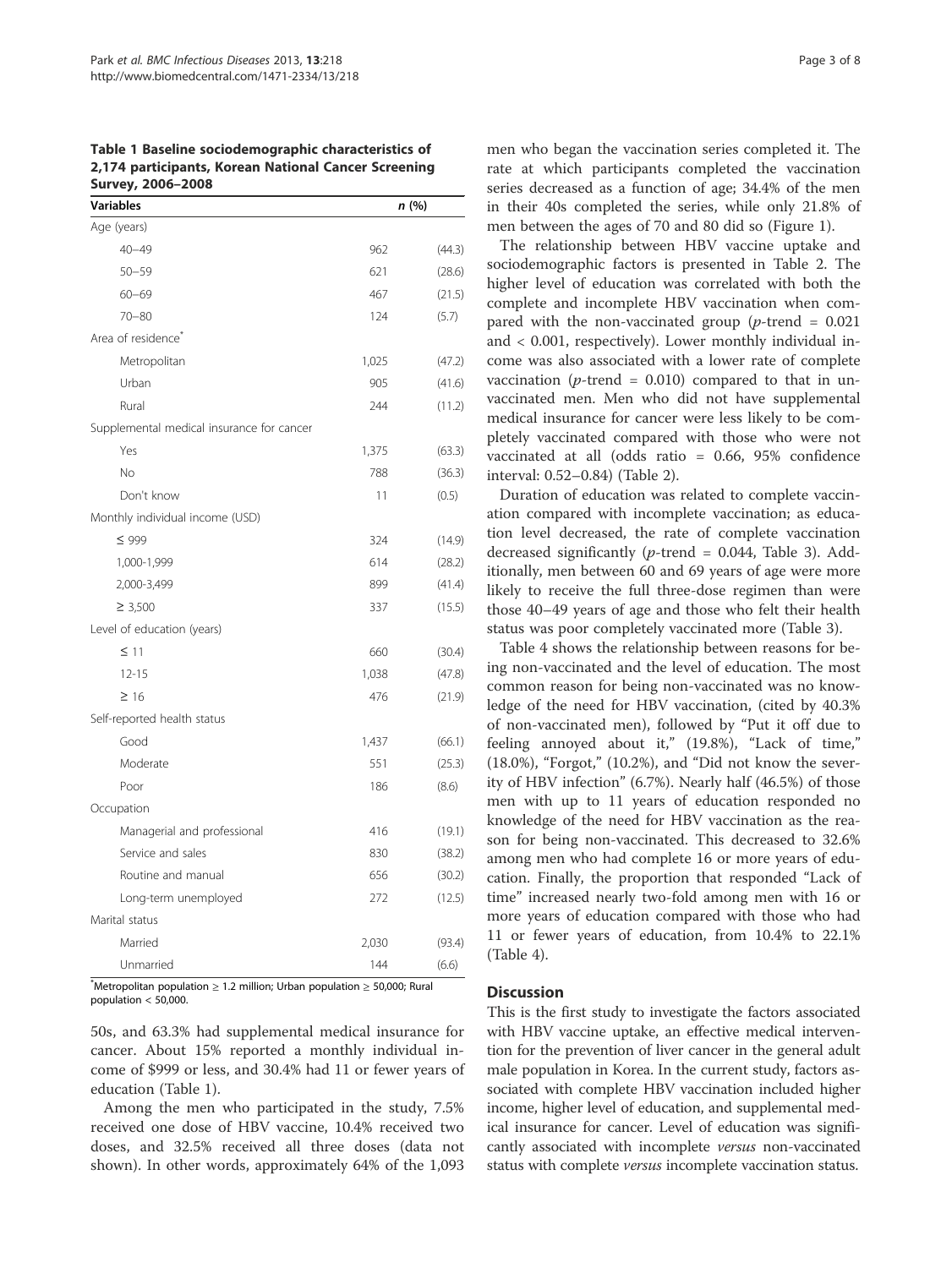

The three-dosage series of HBV vaccine is highly recommended for maximum effectiveness. Indeed, after receiving the complete three-dosage series of HBV vaccination, seroprotection rates approached 100% among healthy children and 95% among healthy adults [16]. In Korea, HBV vaccination is offered by a wide range of healthcare facilities, including local public health clinics, primary healthcare settings, and tertiary hospital facilities and the costs of HBV vaccination for adults are relatively low (3–30 \$US). HBV vaccine costs are considerably lower when administered in public health clinics than in private hospitals. However, half of the men in the present study had never been vaccinated against HBV, and only 32.5% of the participants received the complete three-dose vaccination, despite the relatively high incidence of HBV infection, liver cirrhosis, and liver cancer among men in Korea. It is noteworthy that 39.8% of Korean women received the complete vaccination, a higher rate than among Korean men. One reason for this difference might be the fact that the program for the prevention of vertical HBV transmission targeted all pregnant women in Korea [17].

To address the secondary prevention of liver cancer, the National Cancer Screening Program in Korea began an initiative for liver cancer screening in 2003. The program provides liver cancer screening (alpha-fetoprotein and ultrasonography) every 6 months for persons aged 40 or older who are positive for HBsAg, anti-HCV, or liver cirrhosis [18]. Although the screening program was implemented for secondary prevention, the importance of the primary prevention of liver cancer through HBV vaccination has not been sufficiently emphasized or targeted at the adult population.

Level of education is strongly related to the amount of health information sought and understood, especially in

the context of cancer-related issues. Indeed, educational level can influence health-communication behaviors [19] and the acquisition and integration of new information [20]. In this study, a higher level of education was positively associated with HBV vaccine uptake and it was also positively correlated with completing the threedosage HBV series vaccination. Similarly, a study of immigrants to the United States showed that attainment of higher levels of education had a positive effect on HBV vaccination uptake [5]. Thus, it may be suggested that a higher level of education is important for increasing HBV vaccine uptake among immigrants and the general population, particularly in countries that provide national health insurance coverage, including Korea.

Completion of the three-dosage HBV vaccination series has been associated with adherence to medical recommendations. Education has been reported to influence physician–patient interaction, and patients with higher education levels tend to be more likely to adhere to medical treatment, thereby leading to better health outcomes [21]. Higher income and having supplemental medical insurance for cancer have been shown to increase both accessibility to health care services and the quality of care [22]. HBV infection in adulthood is common in high-prevalence areas such as Korea [9], and those with low socioeconomic status have a higher incidence of HBV infection [23]. Taking these factors into consideration, the low rates of HBV vaccination among people who are less educated, have lower incomes, and/ or are not covered by supplemental insurance for cancer continue to be issues that need to be resolved.

Our study revealed that the most common reason for not being vaccinated was lack of fundamental knowledge regarding the necessity of HBV vaccination, which was cited by 40% of non-vaccinated participants. Similarly, a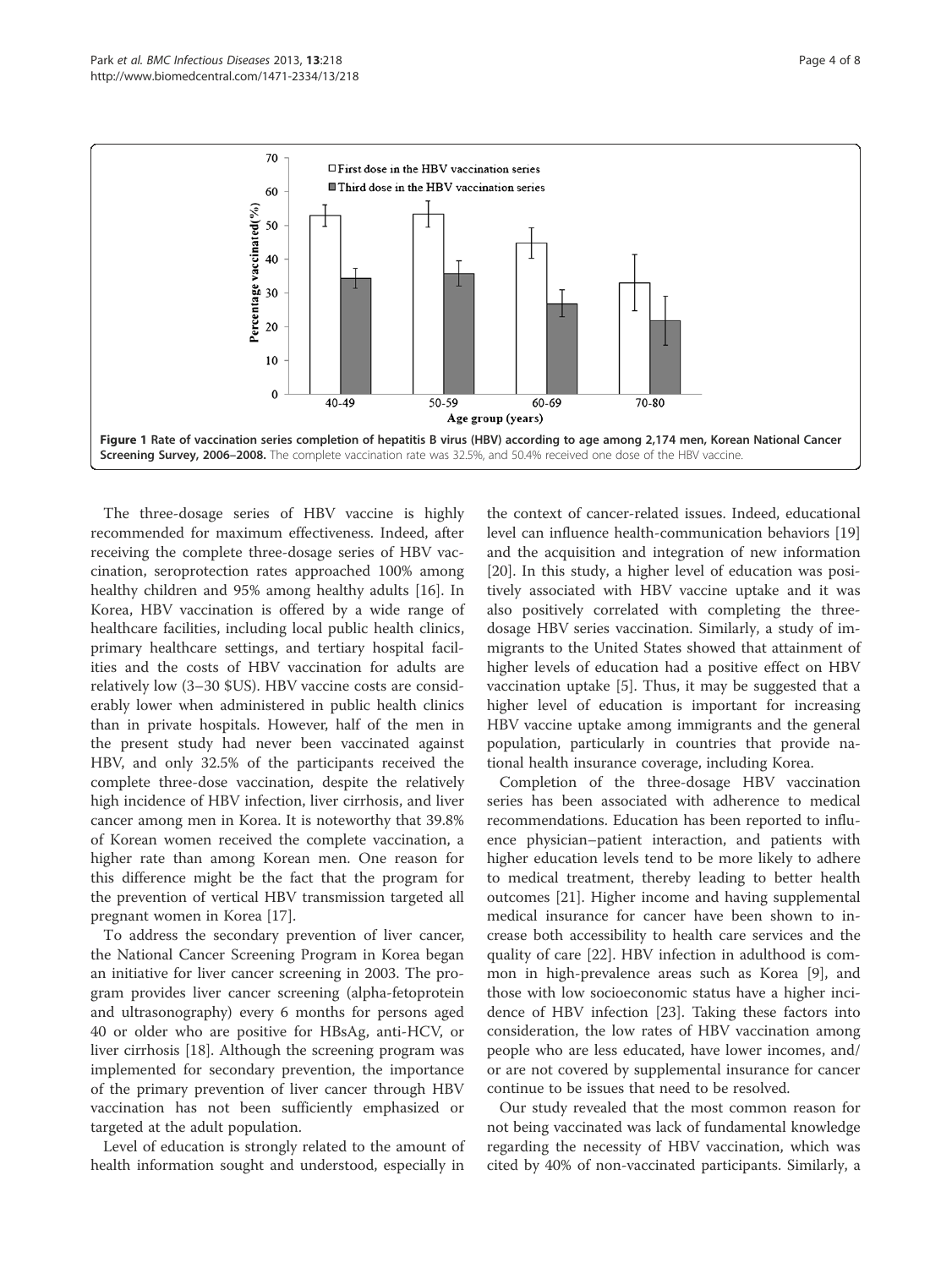|                                           |      | Complete vaccination |         | Incomplete vaccination |                 |         |
|-------------------------------------------|------|----------------------|---------|------------------------|-----------------|---------|
|                                           | OR   | (95% CI)             | p-trend | OR                     | (95% CI)        | p-trend |
| Age (years)                               |      |                      |         |                        |                 |         |
| $40 - 49$                                 | 1.00 | (referent)           | 0.322   | 1.00                   | (referent)      | 0.334   |
| $50 - 59$                                 | 1.19 | $(0.93 - 1.52)$      |         | 1.19                   | $(0.88 - 1.61)$ |         |
| $60 - 69$                                 | 0.88 | $(0.63 - 1.23)$      |         | 1.42                   | $(0.95 - 2.12)$ |         |
| $70 - 80$                                 | 0.64 | $(0.37 - 1.11)$      |         | 0.87                   | $(0.43 - 1.77)$ |         |
| Area of residence                         |      |                      |         |                        |                 |         |
| Metropolitan                              | 1.00 | (referent)           | 0.228   | 1.00                   | (referent)      | 0.686   |
| Urban                                     | 1.05 | $(0.85 - 1.30)$      |         | 0.87                   | $(0.67 - 1.12)$ |         |
| Rural                                     | 1.26 | $(0.90 - 1.76)$      |         | 1.29                   | $(0.87 - 1.92)$ |         |
| Supplemental medical insurance for cancer |      |                      |         |                        |                 |         |
| Yes                                       | 1.00 | (referent)           |         | 1.00                   | (referent)      |         |
| No                                        | 0.66 | $(0.52 - 0.84)$      |         | 0.78                   | $(0.59 - 1.05)$ |         |
| Monthly individual income (USD)           |      |                      |         |                        |                 |         |
| ≤999                                      | 0.62 | $(0.41 - 0.92)$      | 0.010   | 0.60                   | $(0.35 - 1.01)$ | 0.150   |
| 1,000-1,999                               | 0.72 | $(0.51 - 1.01)$      |         | 1.02                   | $(0.67 - 1.53)$ |         |
| 2,000-3,499                               | 0.78 | $(0.57 - 1.06)$      |         | 1.00                   | $(0.68 - 1.46)$ |         |
| $\geq 3,500$                              | 1.00 | (referent)           |         | 1.00                   | (referent)      |         |
| Duration of education (years)             |      |                      |         |                        |                 |         |
| $\leq$ 11                                 | 0.66 | $(0.47 - 0.93)$      | 0.021   | 0.43                   | $(0.28 - 0.65)$ | < 0.001 |
| $12 - 15$                                 | 0.70 | $(0.53 - 0.92)$      |         | 0.62                   | $(0.45 - 0.85)$ |         |
| $\geq 16$                                 | 1.00 | (referent)           |         | 1.00                   | (referent)      |         |
| Self-reported health status               |      |                      |         |                        |                 |         |
| Good                                      | 1.00 | (referent)           | 0.877   | 1.00                   | (referent)      | 0.290   |
| Moderate                                  | 1.11 | $(0.89 - 1.40)$      |         | 0.96                   | $(0.73 - 1.28)$ |         |
| Poor                                      | 0.83 | $(0.56 - 1.22)$      |         | 1.41                   | $(0.93 - 2.15)$ |         |
| Occupation                                |      |                      |         |                        |                 |         |
| Managerial and professional               | 1.00 | (referent)           |         | 1.00                   | (referent)      |         |
| Service and sales                         | 0.84 | $(0.63 - 1.11)$      |         | 0.78                   | $(0.56 - 1.10)$ |         |
| Routine and manual                        | 1.01 | $(0.73 - 1.41)$      |         | 0.94                   | $(0.64 - 1.40)$ |         |
| Long-term unemployed                      | 1.13 | $(0.73 - 1.75)$      |         | 0.90                   | $(0.52 - 1.55)$ |         |
| Marital status                            |      |                      |         |                        |                 |         |
| Married                                   | 1.00 | (referent)           |         | 1.00                   | (referent)      |         |
| Unmarried                                 | 0.74 | $(0.47 - 1.16)$      |         | 0.57                   | $(0.31 - 1.07)$ |         |

## Table 2 Factors associated with being non-vaccinated versus completely† and incompletely\* vaccinated against hepatitis B virus‡ among 2,174 men, Korean National Cancer Screening Survey, 2006–2008

Incomplete vaccination: received one or two doses of HBV vaccine.

† Complete vaccination: received the three-dosage HBV series vaccine.

‡ Adjusted for list variables, type of health insurance, number of family members, smoking and drinking status and survey year.

OR: Odds ratio, CI: Confidence interval.

previous study found that lack of awareness about vaccination recommendations was the main barrier to becoming vaccinated [24]. Moreover, as the level of education decreased, the proportion of men answering "Did not know I need HBV vaccination" increased. This finding may reflect disparities in how healthcare information is communicated. People with lower education levels

tend to be less aware of their hepatitis-infection status when compared with more educated people [25]. This in turn could affect liver cancer screening, because only high-risk groups, such as hepatitis carriers or liver cirrhosis patients, are targeted by the National Cancer Screening Program in Korea. As a result, it is not surprising that the burden of liver disease is much greater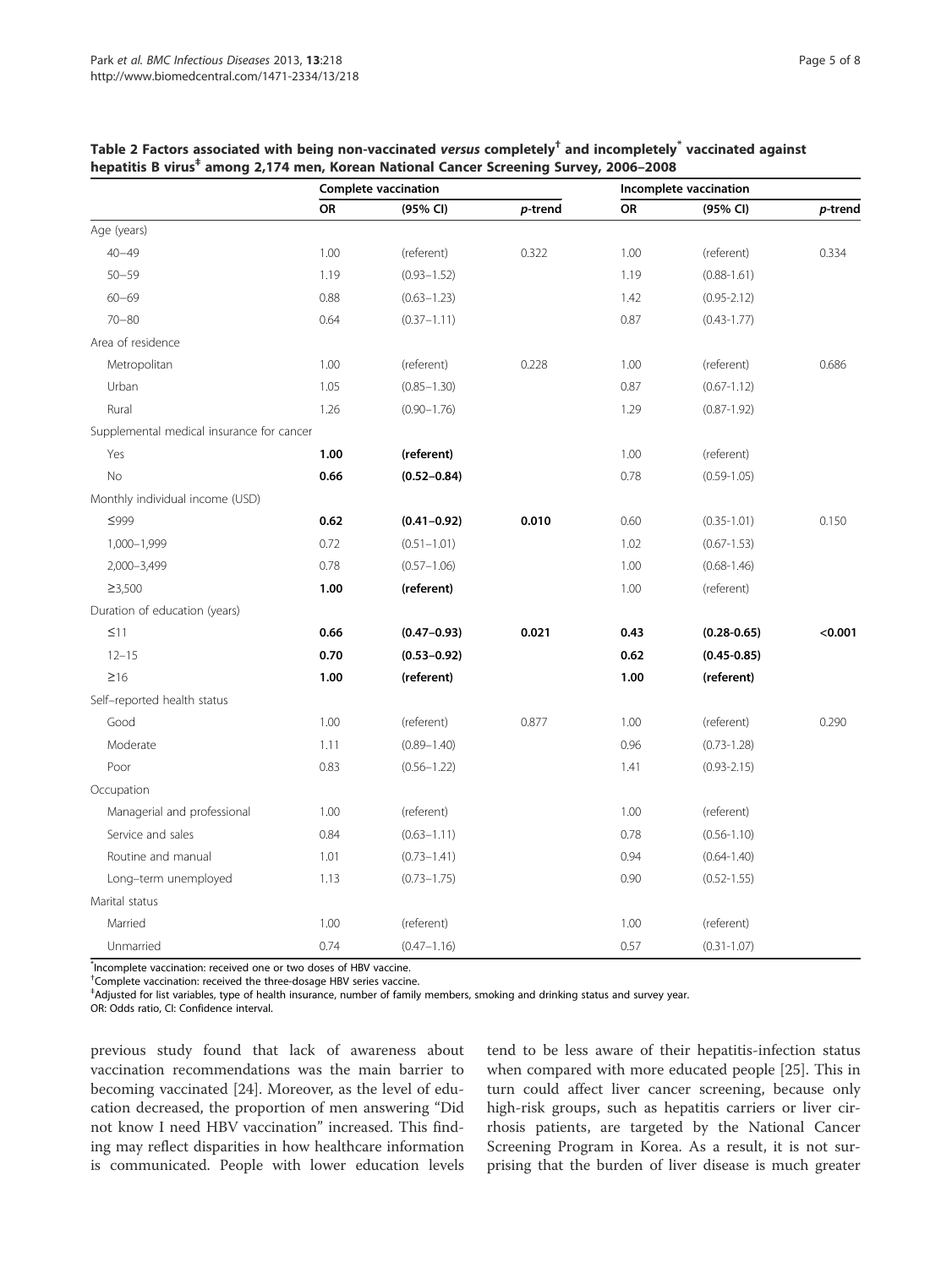#### Table 3 Factors associated with complete\* compared with incomplete<sup>†</sup> vaccination<sup>‡</sup> status among 2,174 men, Korean National Cancer Screening Survey, 2006–2008

|                                              | Incomplete vaccination <sup>†</sup> vs.<br>Complete vaccination <sup>®</sup> |                 |                 |
|----------------------------------------------|------------------------------------------------------------------------------|-----------------|-----------------|
|                                              |                                                                              |                 |                 |
|                                              | OR                                                                           | (95% CI)        | <i>p</i> -trend |
| Age (years)                                  |                                                                              |                 |                 |
| $40 - 49$                                    | 1.00                                                                         | (referent)      | 0.128           |
| $50 - 59$                                    | 1.00                                                                         | $(0.73 - 1.37)$ |                 |
| $60 - 69$                                    | 1.60                                                                         | $(1.03 - 2.48)$ |                 |
| $70 - 80$                                    | 1.27                                                                         | $(0.57 - 2.81)$ |                 |
| Area of residence                            |                                                                              |                 |                 |
| Metropolitan                                 | 1.00                                                                         | (referent)      | 0.561           |
| Urban                                        | 0.83                                                                         | $(0.63 - 1.09)$ |                 |
| Rural                                        | 1.01                                                                         | $(0.66 - 1.55)$ |                 |
| Supplemental medical insurance for<br>cancer |                                                                              |                 |                 |
| Yes                                          | 1.00                                                                         | (referent)      |                 |
| <b>No</b>                                    | 1.19                                                                         | $(0.86 - 1.64)$ |                 |
| Monthly individual income (USD)              |                                                                              |                 |                 |
| ≤999                                         | 1.01                                                                         | $(0.58 - 1.76)$ | 0.567           |
| 1,000-1,999                                  | 1.45                                                                         | $(0.93 - 2.24)$ |                 |
| 2,000-3,499                                  | 1.32                                                                         | $(0.89 - 1.96)$ |                 |
| ≥3,500                                       | 1.00                                                                         | (referent)      |                 |
| Duration of education (years)                |                                                                              |                 |                 |
| $\leq$ 11                                    | 0.63                                                                         | $(0.40 - 0.98)$ | 0.044           |
| $12 - 15$                                    | 0.86                                                                         | $(0.62 - 1.21)$ |                 |
| $\geq$ 16                                    | 1.00                                                                         | (referent)      |                 |
| Self-reported health status                  |                                                                              |                 |                 |
| Good                                         | 1.00                                                                         | (referent)      | 0.311           |
| Moderate                                     | 0.86                                                                         | $(0.63 - 1.16)$ |                 |
| Poor                                         | 1.68                                                                         | $(1.04 - 2.71)$ |                 |
| Occupation                                   |                                                                              |                 |                 |
| Managerial and professional                  | 1.00                                                                         | (referent)      |                 |
| Service and sales                            | 0.93                                                                         | $(0.65 - 1.32)$ |                 |
| Routine and manual                           | 0.90                                                                         | $(0.60 - 1.37)$ |                 |
| Long-term unemployed                         | 0.81                                                                         | $(0.46 - 1.45)$ |                 |
| Marital status                               |                                                                              |                 |                 |
| Married                                      | 1.00                                                                         | (referent)      |                 |
| Unmarried                                    | 0.75                                                                         | $(0.38 - 1.50)$ |                 |

\* Incomplete vaccination: received one or two doses of HBV vaccine. † Complete vaccination: received the three-dose HBV series vaccine. ‡ Adjusted for list variables, type of health insurance, number of family members, smoking and drinking status and survey year. OR: odds ratio, CI: confidence interval.

## Table 4 Reasons for not being vaccinated against hepatitis B virus (HBV) according to the level of education among 1,081 unvaccinated men, Korean National Cancer Screening Survey, 2006–2008

| Reasons                                                          | Total (%)<br>$(n = 1,081)$ | Duration of education (years) |                                     |        |  |
|------------------------------------------------------------------|----------------------------|-------------------------------|-------------------------------------|--------|--|
|                                                                  |                            | $\leq$ 11(%)                  | $12 - 15\frac{6}{6}$                | >16(%) |  |
|                                                                  |                            |                               | $(n = 385)$ $(n = 515)$ $(n = 181)$ |        |  |
| Did not know I need<br>HBV vaccination                           | 40.3                       | 46.5                          | 38.5                                | 32.6   |  |
| Put it off due to<br>feeling annoyed<br>about it                 | 19.8                       | 17.4                          | 21.4                                | 20.4   |  |
| Forgot                                                           | 10.2                       | 9.9                           | 8.5                                 | 15.5   |  |
| Lack of time                                                     | 18.0                       | 10.4                          | 22.3                                | 22.1   |  |
| Did not know the<br>severity of the sequelae<br>of HBV infection | 6.7                        | 9.4                           | 4.9                                 | 6.1    |  |
| Other                                                            | 5.0                        | 6.5                           | 4.5                                 | 3.3    |  |

among less educated people. In Korea, inequality in liver cancer mortality exists; higher mortality rates due to liver cancer have been associated with lower levels of education [26]. Our results indicate the importance of focus efforts on health education of less educated groups and underscore the necessity of increasing HBV vaccination uptake.

This study has several potential limitations. HBV infection status, which was used as an exclusion criterion, was based on self-reports of previous HBV infection instead of the results of serology tests. Therefore, we did not confirm whether participants had been exposed to previous acute or chronic infection with HBV (HBsAg and anti-HBc), introducing the possibility of erroneous data resulting from information bias. Additionally, data on vaccination history and sociodemographic characteristics were based solely on self-reporting. Measurement of serum total anti-HBs may be a more reliable means of determining the vaccination status of the participants. However, considering 10-15% of those who complete three-dosage series of HBV vaccine fail to response (anti-Hbs level below 10 mIU/ml) [27], it also has some limitations. We did not review participants' medical records and consequently could not verify HBV vaccination status. Previous studies have reported different results regarding the reliability of self-reported vaccination history. Some suggested that self-reported vaccination history and personal information are reliable in that they are consistent with the health information documented in medical records [28,29] but a study have found opposite results [30]. Information bias may have led to inaccurate information about vaccination status. Furthermore, despite the fact that both recombinant and plasma-derived HBV vaccines were used in Korea until 2004, we did not ask participants about the type of HBV vaccine received. The type of vaccine administered determines which one of two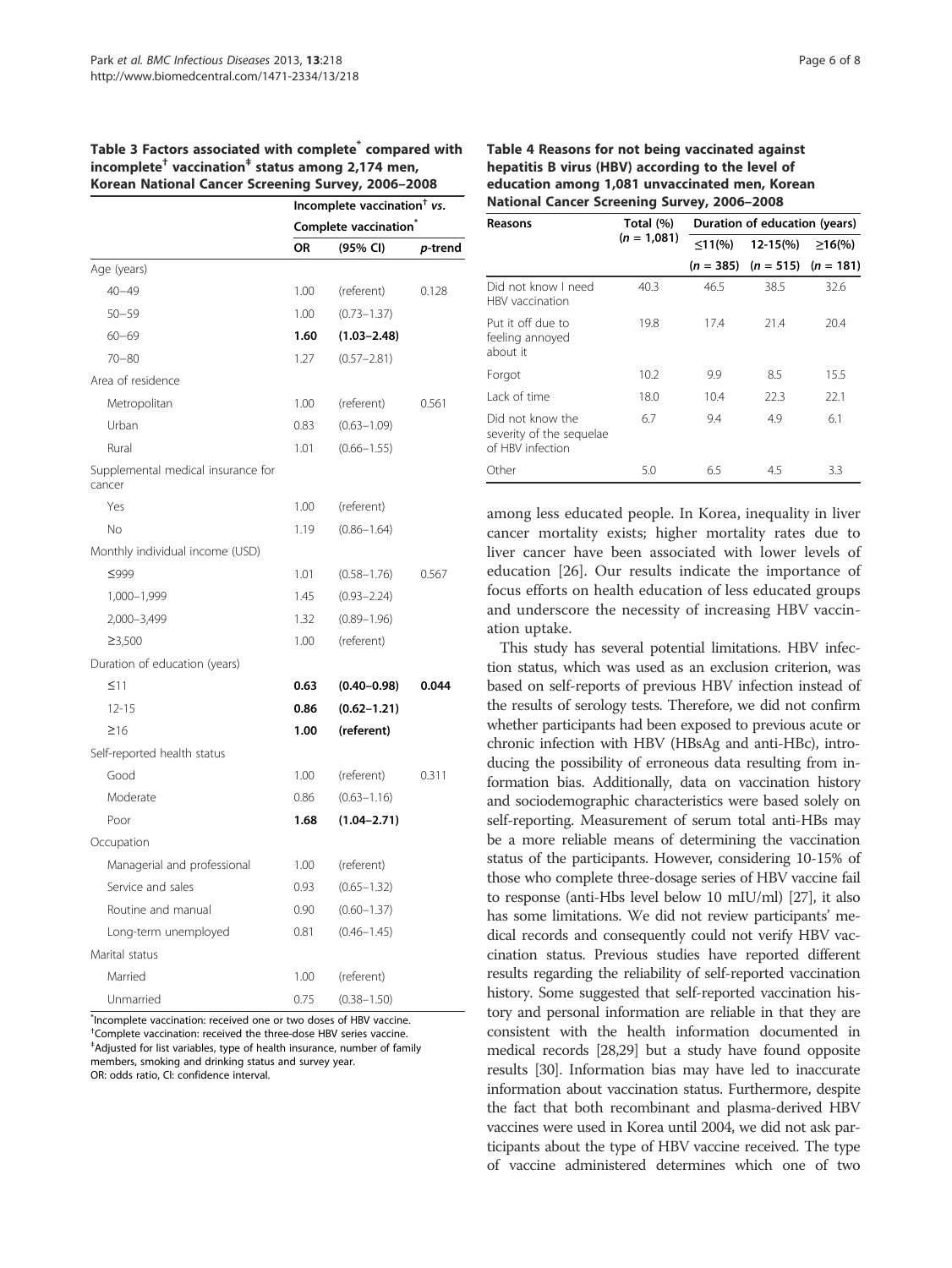standard schedules is used; the 0, 1, 6 month schedule is applied when vaccinating with recombinant HBV, whereas the 0, 1, 2 month schedule is applied when using plasmaderived vaccine. Such differences between the two HBV vaccines may have affected the accuracy of the reports of vaccination history.

Despite these limitations, this study has several strengths. First, by identifying the predictors of incomplete and complete HBV vaccination, our results will be useful in developing strategies to increasing HBV vaccination uptake in the general adult male population. Second, the results are representative of the Korean male 40 years of age or older due to our use of a population-based sampling approach.

HBV vaccination is an important intervention used to decrease the incidence of liver cancer, and universal HBV vaccination is conducted in many Asian countries [21]. According to our results, the rate of HBV vaccination among Korean men aged 40 years or older was low between 2006 and 2008. HBV vaccination uptake was related to level of education, supplemental medical insurance for cancer, and monthly income; findings showed that educational level was associated with complete vaccine uptake among men who had started the HBV vaccination series. Lack of knowledge of the necessity of HBV vaccination was the most common reason for non-vaccinated status, and data showed that this was influenced by participants' educational level. Although only 1–5% of the adult population are chronically infected following an acute infection [27], common means of horizontal transmission (i.e., sexual contact, non-sexual transmission, occupational/health-care related routes) are very common in developing and endemic countries [6]. Therefore, adults should also be encouraged to receive HBV vaccination to prevent HBV transmission by development of herd immunity. Although the Korean government has conducted HBV vaccination programs for primary prevention of liver cancer, certain classes of adults are neglected because the focus is restricted to children. Thus, additional health promotion and education strategies are needed to enhance HBV vaccine uptake; these strategies should target specifically men with a lower level of education.

## Conclusions

Hepatitis B virus (HBV) infection and its sequelae are major global health problems. Although vertical transmission of HBV is the main source of infection, horizontal transmission is also important in HBV-endemic areas, especially in Korea, where HBV infection commonly occurs during adulthood. To increase the rate of complete HBV vaccination it may be necessary to develop tailored approaches that take into account the various factors associated with vaccine uptake. In the

male population, the level of education has been consistently associated with complete vaccination compared with non- and incomplete vaccination status. A lack of awareness about the necessity of HBV vaccination was the most common reason for being non-vaccinated; the proportion of men citing this reason decreased as a function of education. Strategies aimed at increasing knowledge of the need for HBV vaccination and increasing complete vaccination rates should be developed and targeted at Korea's less educated male population, as vaccination is the primary preventative intervention for liver cancer.

#### Abbreviations

HBsAg: Hepatitis B surface antigen; HBV: Hepatitis B virus; KNCSS: Korean national cancer screening survey.

#### Competing interests

The authors declare that they have no competing interests.

#### Authors' contributions

PB has been involved in analyzing the data and drafting the manuscript. CKS and LHY have made contributions to conception and design of the study. KMS has made contributions to acquisition of data and analysis. JKJ has given final approval of the version to be published. PEC has made contributions to acquisition of data. All authors read and approved the final manuscript.

#### Acknowledgements

This work was supported by a Grant-in-Aid for Cancer Research and Control from the National Cancer Center, Korea (#1310230).

#### Author details

<sup>1</sup>National Cancer Control Institute, National Cancer Centre, 323 Ilsan-ro, Ilsandong-gu, Goyang-si, Gyeonggi-do 410-769, Korea. <sup>2</sup>Department of Social Medicine, College of Medicine, Dankook University, Cheonan, Korea. <sup>3</sup>Graduate School of Public Health, Seoul National University, Seoul, Korea. 4 Department of Preventive Medicine & Institute of Health Services Research, Yonsei University College of Medicine, Seoul, Korea.

#### Received: 27 April 2012 Accepted: 10 May 2013 Published: 14 May 2013

#### References

- 1. Jung KW, Park S, Kong HJ, Won YJ, Lee JY, Seo HG, Lee JS: Cancer statistics in Korea: incidence, mortality, survival, and prevalence in 2009. Cancer Res Treat 2012, 44:11–24.
- 2. Lim SG, Mohammed R, Yuen MF, Kao JH: Prevention of hepatocellular carcinoma in hepatitis B virus infection. J Gastroenterol Hepatol 2009, 24:1352–1357.
- 3. Shin A, Park S, Shin HR, Park EH, Park SK, Oh JK, Lim MK, Choi BY, Boniol M, Boffetta P: Population attributable fraction of infection-related cancers in Korea. Ann Oncol 2011, 22:1435–1442.
- 4. Chae HB, Kim JH, Kim JK, Yim HJ: Current status of liver diseases in Korea: hepatitis B. Korean J Hepatol 2009, 15(Suppl 6):S13–S24.
- 5. Choe JH, Taylor VM, Yasui Y, Burke N, Nguyen T, Acorda E, Jackson JC: Health care access and sociodemographic factors associated with hepatitis B testing in Vietnamese American men. J Immigr Minor Health 2006, 8:193–201.
- 6. Yu MW, Hsu FC, Sheen IS, Chu CM, Lin DY, Chen CJ, Liaw YF: Prospective study of hepatocellular carcinoma and liver cirrhosis in asymptomatic chronic hepatitis B virus carriers. Am J Epidemiol 1997, 145:1039–1047.
- 7. Kim CY JWK, Lee HS, Yoon YB, Sing IS: Natural history and survival rate of chronic liver diseases in Korea-20 years prospective analysis. Korean J Med 1994, 46:168–180.
- 8. Park NH, Chung YH, Lee HS: Impacts of vaccination on hepatitis B viral infections in Korea over a 25-year period. Intervirology 2010, 53:20–28.
- 9. Mele A, Tancredi F, Romano L, Giuseppone A, Colucci M, Sangiuolo A, Lecce R, Adamo B, Tosti ME, Taliani G, Zanetti AR: Effectiveness of hepatitis B